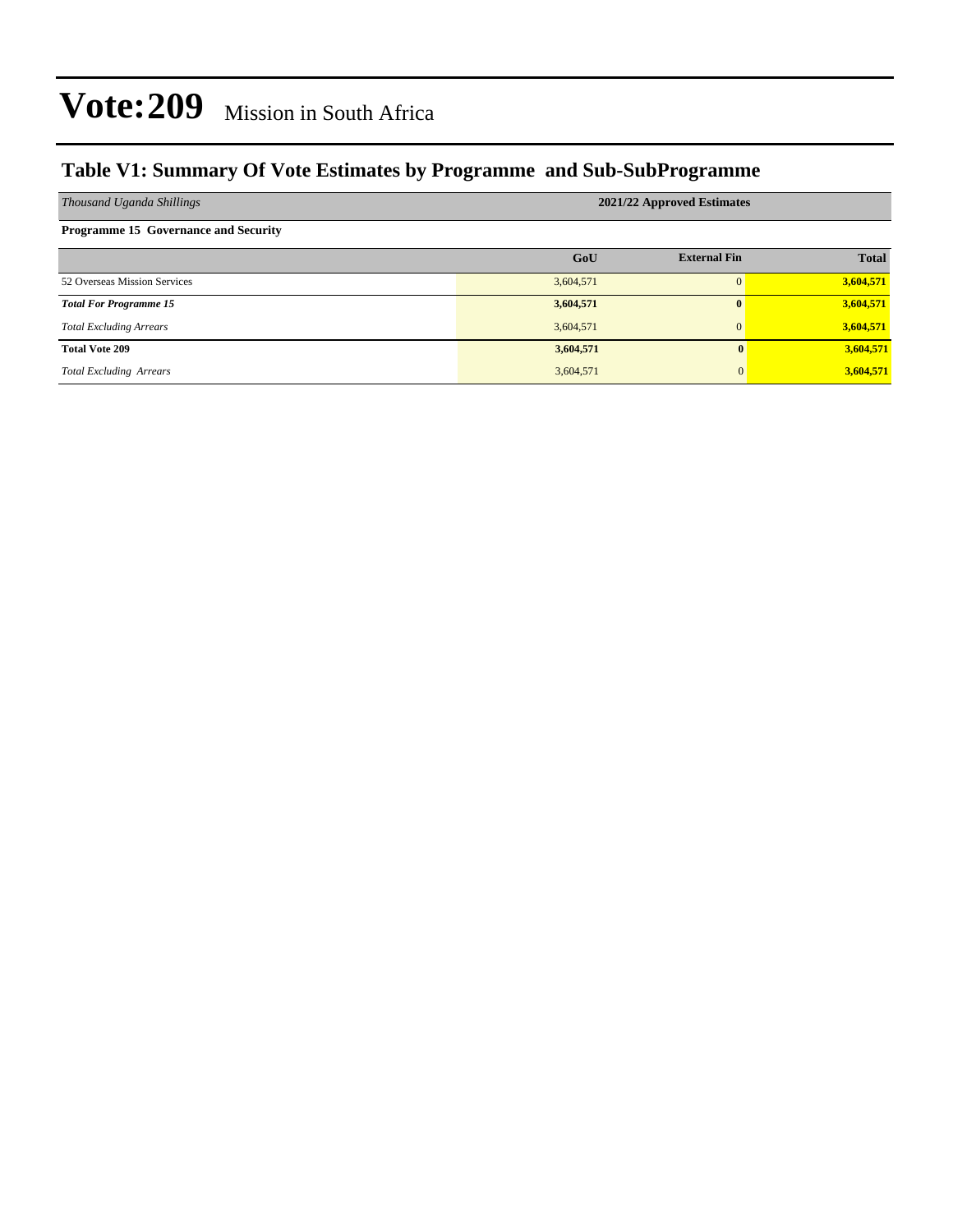### **Table V2: Summary Of Vote Estimates by Sub-SubProgramme,Department and Project**

| Thousand Uganda Shillings                                                 | 2020/21 Approved Budget<br>2021/22 Approved Estimates |                     |              |              |             |                               |              |
|---------------------------------------------------------------------------|-------------------------------------------------------|---------------------|--------------|--------------|-------------|-------------------------------|--------------|
| <b>Sub-SubProgramme 52 Overseas Mission Services</b>                      |                                                       |                     |              |              |             |                               |              |
| <b>Recurrent Budget Estimates</b>                                         | <b>Wage</b>                                           | <b>Non-Wage</b>     | <b>AIA</b>   | <b>Total</b> | <b>Wage</b> | Non-Wage                      | <b>Total</b> |
| 01 Headquarters Pretoria                                                  | 440,342                                               | 2,786,194           | $\mathbf{0}$ | 3,226,536    | 648,377     | 2,786,194                     | 3,434,571    |
| <b>Total Recurrent Budget Estimates for Sub-</b><br><b>SubProgramme</b>   | 440,342                                               | 2,786,194           | $\bf{0}$     | 3,226,536    | 648,377     | 2,786,194                     | 3,434,571    |
| Development Budget Estimates                                              | <b>GoU Dev't</b>                                      | <b>External Fin</b> | <b>AIA</b>   | <b>Total</b> |             | <b>GoU Dev't External Fin</b> | <b>Total</b> |
| 1728 Retooling of Mission in Pretoria - South Africa                      | $\Omega$                                              | $\Omega$            | $\mathbf{0}$ | $\bf{0}$     | 170,000     | $\overline{0}$                | 170,000      |
| <b>Total Development Budget Estimates for Sub-</b><br><b>SubProgramme</b> | $\mathbf{0}$                                          | $\mathbf{0}$        | $\bf{0}$     | $\bf{0}$     | 170,000     | $\bf{0}$                      | 170,000      |
|                                                                           | G <sub>0</sub> U                                      | <b>External Fin</b> | <b>AIA</b>   | <b>Total</b> | GoU         | <b>External Fin</b>           | <b>Total</b> |
| <b>Total For Sub-SubProgramme 52</b>                                      | 3,226,536                                             | $\mathbf{0}$        | $\bf{0}$     | 3,226,536    | 3,604,571   | $\bf{0}$                      | 3,604,571    |
| <b>Total Excluding Arrears</b>                                            | 3,226,536                                             | $\mathbf{0}$        | $\mathbf{0}$ | 3,226,536    | 3,604,571   | $\mathbf{0}$                  | 3,604,571    |
| <b>Total Vote 209</b>                                                     | 3,226,536                                             | 0                   | $\bf{0}$     | 3,226,536    | 3,604,571   | $\mathbf{0}$                  | 3,604,571    |
| <b>Total Excluding Arrears</b>                                            | 3,226,536                                             | $\mathbf{0}$        | $\mathbf{0}$ | 3,226,536    | 3,604,571   | $\mathbf{0}$                  | 3,604,571    |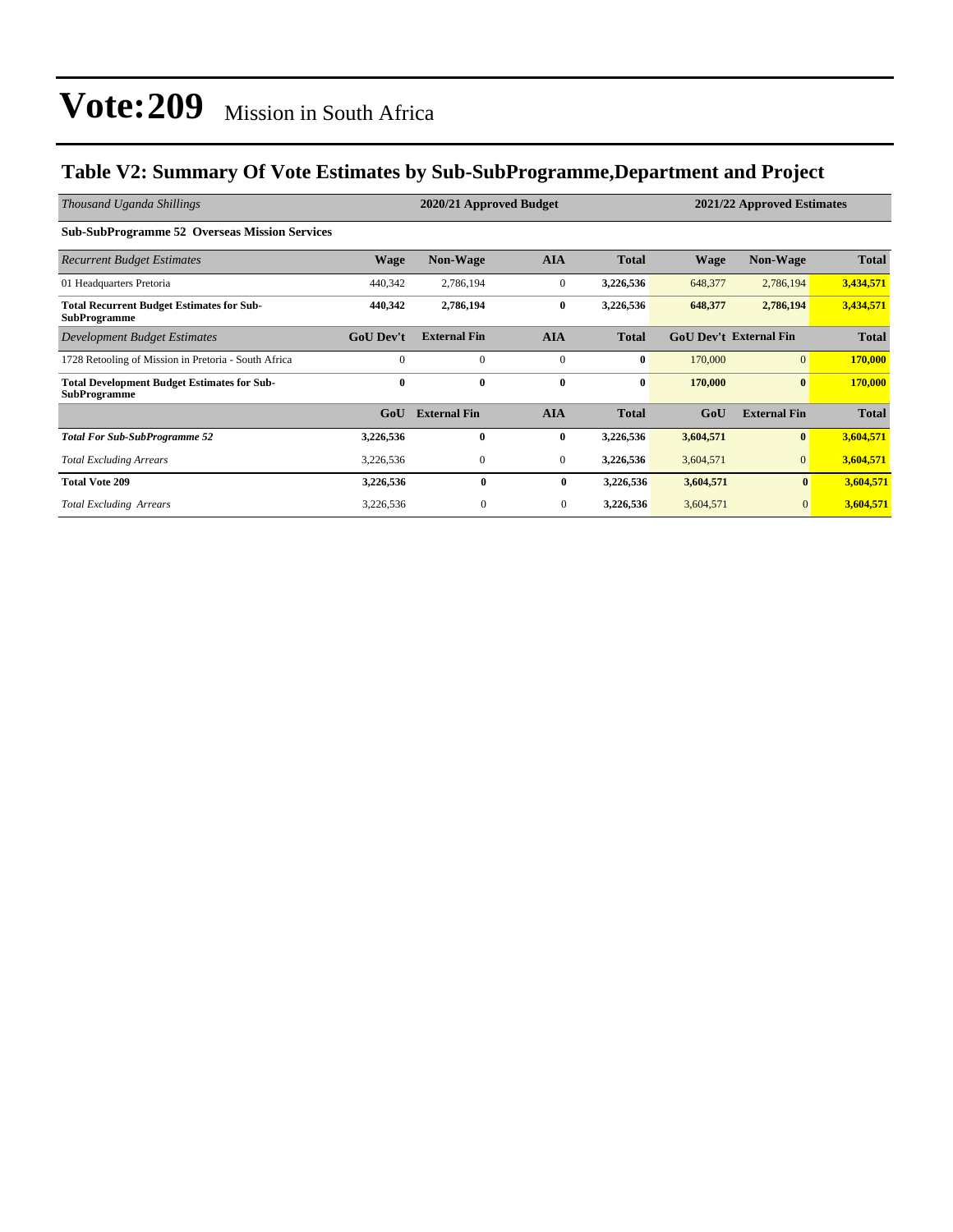### **Table V3: Summary Vote Estimates by Item**

| Thousand Uganda Shillings                                 |                  | 2020/21 Approved Budget |                  |              |           | 2021/22 Approved Estimates |              |  |  |
|-----------------------------------------------------------|------------------|-------------------------|------------------|--------------|-----------|----------------------------|--------------|--|--|
|                                                           | GoU              | <b>External Fin</b>     | AIA              | <b>Total</b> | GoU       | <b>External Fin</b>        | <b>Total</b> |  |  |
| <b>Employees, Goods and Services (Outputs Provided)</b>   | 3,226,536        | $\bf{0}$                | $\bf{0}$         | 3,226,536    | 3,434,571 | $\bf{0}$                   | 3,434,571    |  |  |
| 211103 Allowances (Inc. Casuals, Temporary)               | 1,223,832        | $\bf{0}$                | $\bf{0}$         | 1,223,832    | 1,282,035 | $\bf{0}$                   | 1,282,035    |  |  |
| 211105 Missions staff salaries                            | 440,342          | 0                       | $\bf{0}$         | 440,342      | 648,377   | $\bf{0}$                   | 648,377      |  |  |
| 213001 Medical expenses (To employees)                    | 220,320          | $\bf{0}$                | $\bf{0}$         | 220,320      | 240,380   | $\bf{0}$                   | 240,380      |  |  |
| 221001 Advertising and Public Relations                   | 84,296           | 0                       | $\bf{0}$         | 84,296       | 79,296    | $\bf{0}$                   | 79,296       |  |  |
| 221002 Workshops and Seminars                             | 21,771           | $\bf{0}$                | $\bf{0}$         | 21,771       | 21,771    | $\bf{0}$                   | 21,771       |  |  |
| 221005 Hire of Venue (chairs, projector, etc)             | 23,543           | $\bf{0}$                | $\bf{0}$         | 23,543       | 21,189    | $\bf{0}$                   | 21,189       |  |  |
| 221007 Books, Periodicals & Newspapers                    | 14,880           | 0                       | $\bf{0}$         | 14,880       | 14,880    | $\bf{0}$                   | 14,880       |  |  |
| 221009 Welfare and Entertainment                          | 40,000           | $\bf{0}$                | $\bf{0}$         | 40,000       | 36,000    | $\bf{0}$                   | 36,000       |  |  |
| 221011 Printing, Stationery, Photocopying and Binding     | 36,657           | 0                       | $\bf{0}$         | 36,657       | 36,657    | $\bf{0}$                   | 36,657       |  |  |
| 221012 Small Office Equipment                             | 8,000            | $\bf{0}$                | $\bf{0}$         | 8,000        | 8,000     | $\bf{0}$                   | 8,000        |  |  |
| 221014 Bank Charges and other Bank related costs          | 8,000            | $\bf{0}$                | $\bf{0}$         | 8,000        | 8,000     | $\bf{0}$                   | 8,000        |  |  |
| 221017 Subscriptions                                      | 8,500            | 0                       | $\bf{0}$         | 8,500        | 8,500     | $\bf{0}$                   | 8,500        |  |  |
| 222001 Telecommunications                                 | 89,886           | $\bf{0}$                | $\bf{0}$         | 89,886       | 82,286    | $\bf{0}$                   | 82,286       |  |  |
| 222002 Postage and Courier                                | 8,000            | $\bf{0}$                | $\bf{0}$         | 8,000        | 8,000     | $\bf{0}$                   | 8,000        |  |  |
| 222003 Information and communications technology<br>(ICT) | 20,600           | $\bf{0}$                | $\bf{0}$         | 20,600       | 18,540    | $\bf{0}$                   | 18,540       |  |  |
| 223003 Rent – (Produced Assets) to private entities       | 358,080          | 0                       | $\bf{0}$         | 358,080      | 322,280   | $\bf{0}$                   | 322,280      |  |  |
| 223004 Guard and Security services                        | 50,000           | $\bf{0}$                | $\bf{0}$         | 50,000       | 45,000    | $\bf{0}$                   | 45,000       |  |  |
| 223005 Electricity                                        | 67,690           | 0                       | $\bf{0}$         | 67,690       | 67,690    | $\bf{0}$                   | 67,690       |  |  |
| 223006 Water                                              | 24,000           | $\bf{0}$                | $\bf{0}$         | 24,000       | 24,000    | $\bf{0}$                   | 24,000       |  |  |
| 225001 Consultancy Services- Short term                   | 10,500           | 0                       | $\bf{0}$         | 10,500       | 9,500     | $\bf{0}$                   | 9,500        |  |  |
| 226001 Insurances                                         | 30,000           | 0                       | $\bf{0}$         | 30,000       | 27,000    | $\bf{0}$                   | 27,000       |  |  |
| 227001 Travel inland                                      | 117,714          | $\bf{0}$                | $\bf{0}$         | 117,714      | 107,664   | $\bf{0}$                   | 107,664      |  |  |
| 227002 Travel abroad                                      | 129,176          | 0                       | $\bf{0}$         | 129,176      | 117,177   | $\bf{0}$                   | 117,177      |  |  |
| 227003 Carriage, Haulage, Freight and transport hire      | 52,310           | $\bf{0}$                | $\bf{0}$         | 52,310       | 52,310    | $\bf{0}$                   | 52,310       |  |  |
| 227004 Fuel, Lubricants and Oils                          | 53,439           | 0                       | $\bf{0}$         | 53,439       | 53,439    | $\bf{0}$                   | 53,439       |  |  |
| 228001 Maintenance - Civil                                | 30,500           | 0                       | $\bf{0}$         | 30,500       | 30,500    | $\bf{0}$                   | 30,500       |  |  |
| 228002 Maintenance - Vehicles                             | 19,500           | $\bf{0}$                | $\bf{0}$         | 19,500       | 29,100    | $\bf{0}$                   | 29,100       |  |  |
| 228004 Maintenance - Other                                | 35,000           | $\bf{0}$                | $\bf{0}$         | 35,000       | 35,000    | $\bf{0}$                   | 35,000       |  |  |
| <b>Investment</b> (Capital Purchases)                     | $\boldsymbol{0}$ | $\bf{0}$                | $\bf{0}$         | $\bf{0}$     | 170,000   | $\bf{0}$                   | 170,000      |  |  |
| 312104 Other Structures                                   | $\bf{0}$         | $\bf{0}$                | $\bf{0}$         | 0            | 87,560    | $\bf{0}$                   | 87,560       |  |  |
| 312203 Furniture & Fixtures                               | 0                | $\bf{0}$                | $\bf{0}$         | 0            | 10,850    | $\bf{0}$                   | 10,850       |  |  |
| 312213 ICT Equipment                                      | 0                | $\bf{0}$                | $\bf{0}$         | 0            | 71,590    | $\bf{0}$                   | 71,590       |  |  |
| <b>Grand Total Vote 209</b>                               | 3,226,536        | $\pmb{0}$               | $\bf{0}$         | 3,226,536    | 3,604,571 | $\bf{0}$                   | 3,604,571    |  |  |
| <b>Total Excluding Arrears</b>                            | 3,226,536        | $\boldsymbol{0}$        | $\boldsymbol{0}$ | 3,226,536    | 3,604,571 | $\mathbf{0}$               | 3,604,571    |  |  |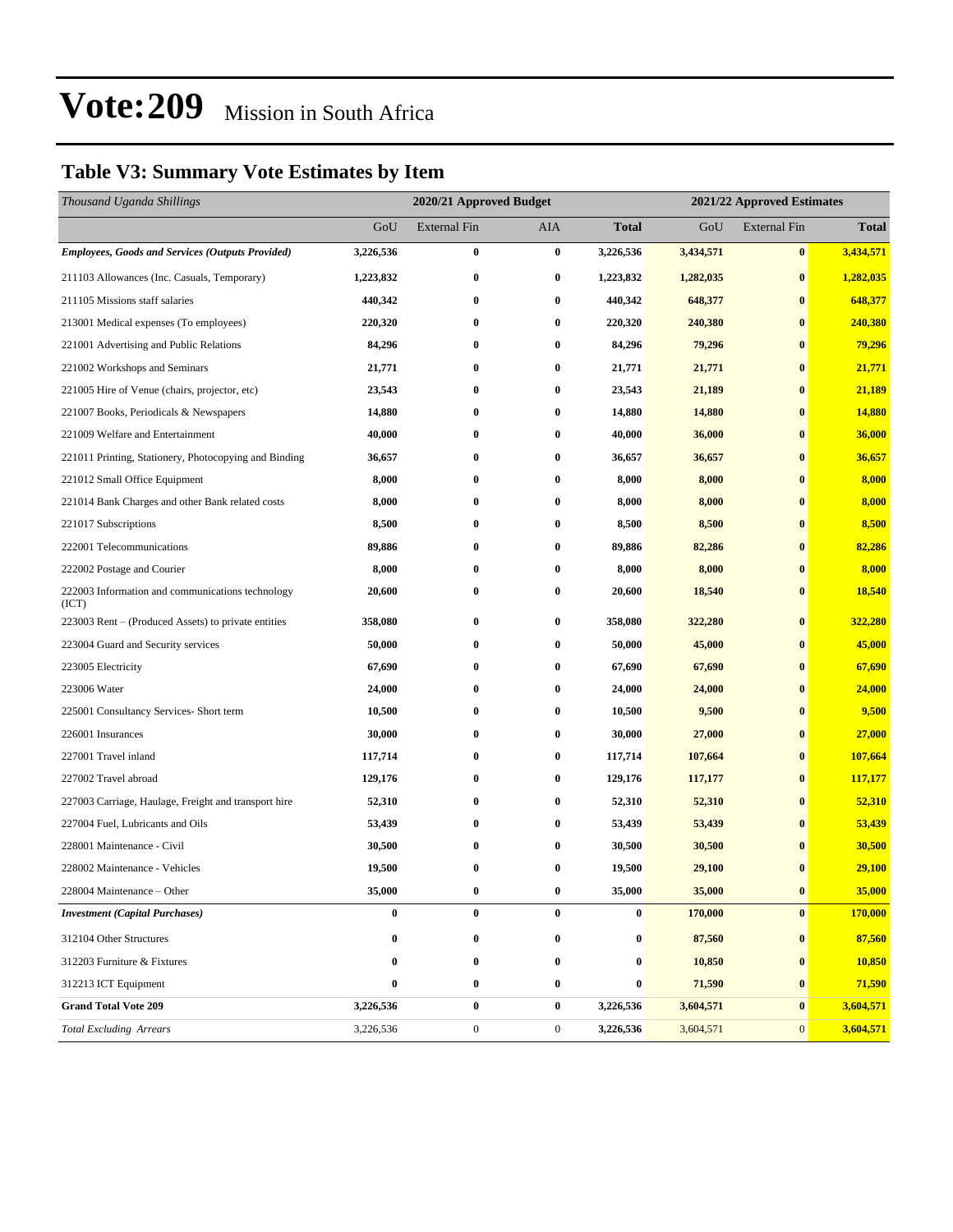#### **Table V4: Detailed Estimates by Sub-SubProgramme, Department,Project and Budget Output and Item**

#### *Sub-SubProgrammme 52 Overseas Mission Services*

*Recurrent Budget Estimates*

#### **Department 01 Headquarters Pretoria**

| Thousand Uganda Shillings                                                   | 2020/21 Approved Budget |                  |                  | 2021/22 Approved Estimates |                       |              |              |
|-----------------------------------------------------------------------------|-------------------------|------------------|------------------|----------------------------|-----------------------|--------------|--------------|
| <b>Outputs Provided</b>                                                     | Wage                    | Non Wage         | <b>AIA</b>       | <b>Total</b>               | Wage                  | Non Wage     | <b>Total</b> |
| <b>Budget Output 165201 Cooperation frameworks</b>                          |                         |                  |                  |                            |                       |              |              |
| 211103 Allowances (Inc. Casuals, Temporary)                                 | $\boldsymbol{0}$        | 1,025,000        | $\boldsymbol{0}$ | 1,025,000                  | $\mathbf{0}$          | 1,083,203    | 1,083,203    |
| 211105 Missions staff salaries                                              | 440,342                 | $\boldsymbol{0}$ | $\boldsymbol{0}$ | 440,342                    | 648,377               | $\mathbf{0}$ | 648,377      |
| 213001 Medical expenses (To employees)                                      | $\boldsymbol{0}$        | 220,320          | $\mathbf{0}$     | 220,320                    | $\mathbf{0}$          | 240,380      | 240,380      |
| 221001 Advertising and Public Relations                                     | $\boldsymbol{0}$        | 25,000           | $\boldsymbol{0}$ | 25,000                     | $\mathbf{0}$          | 25,000       | 25,000       |
| 221007 Books, Periodicals & Newspapers                                      | $\boldsymbol{0}$        | 14,880           | $\boldsymbol{0}$ | 14,880                     | $\boldsymbol{0}$      | 14,880       | 14,880       |
| 221009 Welfare and Entertainment                                            | $\boldsymbol{0}$        | 40,000           | $\boldsymbol{0}$ | 40,000                     | $\boldsymbol{0}$      | 36,000       | 36,000       |
| 221011 Printing, Stationery, Photocopying and Binding                       | $\boldsymbol{0}$        | 15,000           | $\mathbf{0}$     | 15,000                     | $\boldsymbol{0}$      | 15,000       | 15,000       |
| 221012 Small Office Equipment                                               | $\boldsymbol{0}$        | 8,000            | $\boldsymbol{0}$ | 8,000                      | $\boldsymbol{0}$      | 8,000        | 8,000        |
| 221014 Bank Charges and other Bank related costs                            | $\boldsymbol{0}$        | 8,000            | $\boldsymbol{0}$ | 8,000                      | $\mathbf{0}$          | 8,000        | 8,000        |
| 221017 Subscriptions                                                        | $\boldsymbol{0}$        | 8,500            | $\boldsymbol{0}$ | 8,500                      | $\boldsymbol{0}$      | 8,500        | 8,500        |
| 222001 Telecommunications                                                   | $\boldsymbol{0}$        | 81,000           | $\boldsymbol{0}$ | 81,000                     | $\boldsymbol{0}$      | 75,000       | 75,000       |
| 222002 Postage and Courier                                                  | $\boldsymbol{0}$        | 8,000            | $\mathbf{0}$     | 8,000                      | $\boldsymbol{0}$      | 8,000        | 8,000        |
| 223003 Rent – (Produced Assets) to private entities                         | $\boldsymbol{0}$        | 358,080          | $\mathbf{0}$     | 358,080                    | $\boldsymbol{0}$      | 322,280      | 322,280      |
| 223004 Guard and Security services                                          | $\boldsymbol{0}$        | 50,000           | $\boldsymbol{0}$ | 50,000                     | $\mathbf{0}$          | 45,000       | 45,000       |
| 223005 Electricity                                                          | $\boldsymbol{0}$        | 67,690           | $\boldsymbol{0}$ | 67,690                     | $\boldsymbol{0}$      | 67,690       | 67,690       |
| 223006 Water                                                                | $\boldsymbol{0}$        | 24,000           | $\boldsymbol{0}$ | 24,000                     | $\boldsymbol{0}$      | 24,000       | 24,000       |
| 225001 Consultancy Services- Short term                                     | $\boldsymbol{0}$        | 10,500           | $\boldsymbol{0}$ | 10,500                     | $\boldsymbol{0}$      | 9,500        | 9,500        |
| 226001 Insurances                                                           | $\boldsymbol{0}$        | 30,000           | $\mathbf{0}$     | 30,000                     | $\boldsymbol{0}$      | 27,000       | 27,000       |
| 227001 Travel inland                                                        | $\boldsymbol{0}$        | 12,500           | $\boldsymbol{0}$ | 12,500                     | $\mathbf{0}$          | 12,500       | 12,500       |
| 227002 Travel abroad                                                        | $\boldsymbol{0}$        | 35,990           | $\boldsymbol{0}$ | 35,990                     | $\boldsymbol{0}$      | 32,391       | 32,391       |
| 227003 Carriage, Haulage, Freight and transport hire                        | $\boldsymbol{0}$        | 52,310           | $\boldsymbol{0}$ | 52,310                     | $\boldsymbol{0}$      | 52,310       | 52,310       |
| 227004 Fuel, Lubricants and Oils                                            | $\boldsymbol{0}$        | 53,439           | $\mathbf{0}$     | 53,439                     | $\boldsymbol{0}$      | 53,439       | 53,439       |
| 228002 Maintenance - Vehicles                                               | $\boldsymbol{0}$        | 19,500           | $\mathbf{0}$     | 19,500                     | $\mathbf{0}$          | 29,100       | 29,100       |
| 228004 Maintenance – Other                                                  | $\boldsymbol{0}$        | 35,000           | $\boldsymbol{0}$ | 35,000                     | $\mathbf{0}$          | 35,000       | 35,000       |
| <b>Total Cost of Budget Output 01</b>                                       | 440,342                 | 2,202,710        | 0                | 2,643,052                  | 648,377               | 2,232,174    | 2,880,550    |
| <b>Budget Output 165202 Consulars services</b>                              |                         |                  |                  |                            |                       |              |              |
| 211103 Allowances (Inc. Casuals, Temporary)                                 | $\boldsymbol{0}$        | 65,000           | $\mathbf{0}$     | 65,000                     | $\mathbf{0}$          | 65,000       | 65,000       |
| 227001 Travel inland                                                        | $\boldsymbol{0}$        | 50,500           | $\boldsymbol{0}$ | 50,500                     | $\boldsymbol{0}$      | 45,450       | 45,450       |
| 227002 Travel abroad                                                        | $\boldsymbol{0}$        | 54,900           | $\mathbf{0}$     | 54,900                     | $\boldsymbol{0}$      | 49,500       | 49,500       |
| 228001 Maintenance - Civil                                                  | $\boldsymbol{0}$        | 30,500           | $\boldsymbol{0}$ | 30,500                     | $\boldsymbol{0}$      | 30,500       | 30,500       |
| <b>Total Cost of Budget Output 02</b>                                       | $\pmb{\theta}$          | 200,900          | 0                | 200,900                    | $\boldsymbol{\theta}$ | 190,450      | 190,450      |
| Budget Output 165204 Promotion of trade, tourism, education, and investment |                         |                  |                  |                            |                       |              |              |
| 211103 Allowances (Inc. Casuals, Temporary)                                 | $\mathbf{0}$            | 133,832          | $\boldsymbol{0}$ | 133,832                    | $\boldsymbol{0}$      | 133,832      | 133,832      |
| 221001 Advertising and Public Relations                                     | $\boldsymbol{0}$        | 59,296           | $\boldsymbol{0}$ | 59,296                     | $\boldsymbol{0}$      | 54,296       | 54,296       |